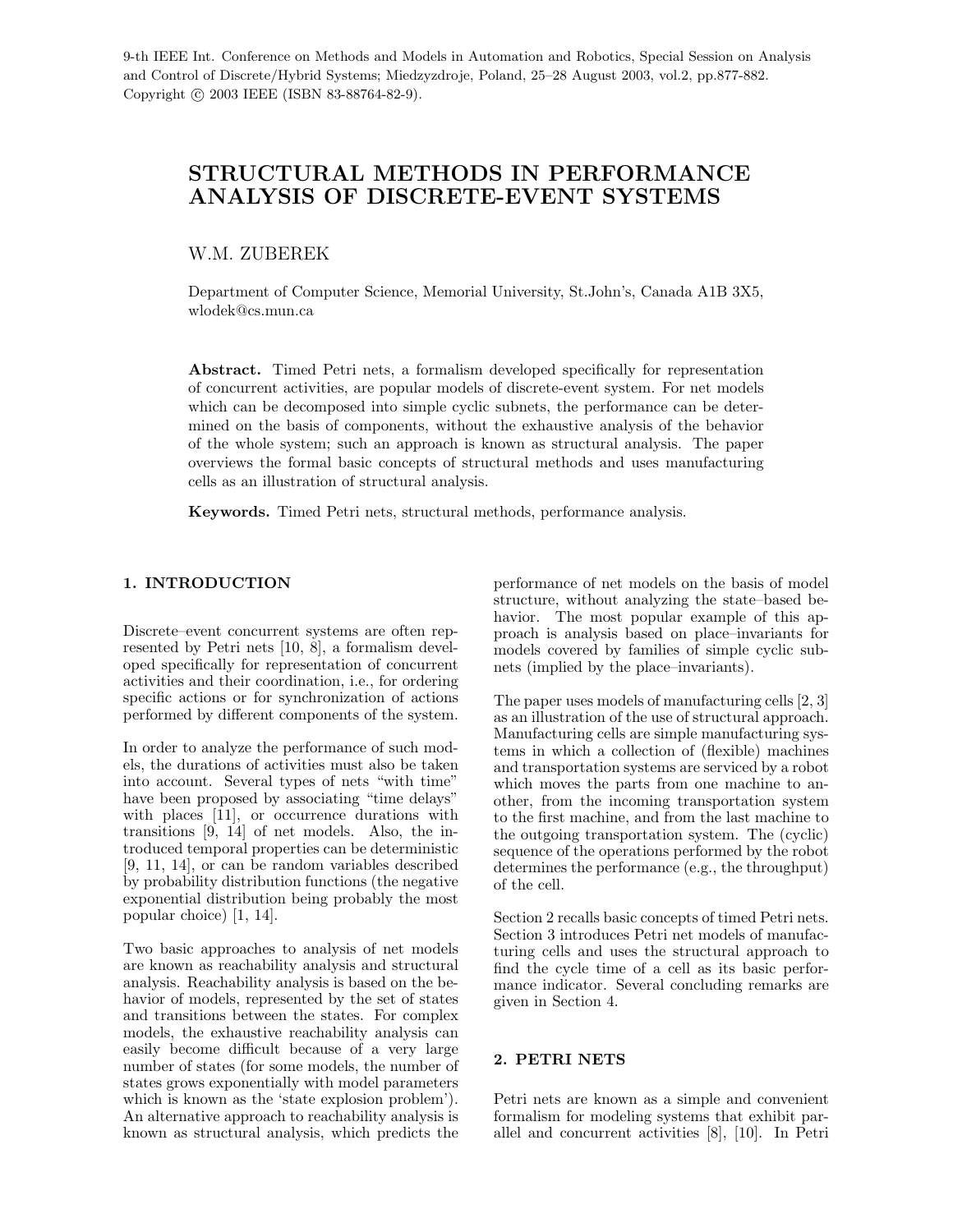nets, these activities are represented by the so called tokens which can move within a (static) graph–like structure of the net. More formally, a marked place/transition Petri net  $\mathcal M$  is defined as  $\mathcal{M} = (\mathcal{N}, m_0)$ , where the structure  $\mathcal N$  is a bipartite directed graph,  $\mathcal{N} = (P, T, A)$ , with a set of places  $P$ , a set of transitions  $T$ , a set of directed arcs A connecting places with transitions and transitions with places,  $A \subseteq T \times P \cup P \times T$ ;  $m_0$  is the initial marking function which assigns nonnegative numbers of tokens to places of the net,  $m_0: P \to \{0, 1, ...\}.$ 

A place is shared if it is connected to more than one transition. A shared place  $p$  is free–choice if the sets of places connected by directed arcs to all transitions sharing  $p$  are identical. A net is freechoice if all its shared places are free–choice. A net is structurally (or statically) conflict–free if it does not contain shared places. A marked net is dynamically conflict–free if for any marking reachable from the initial marking, and for any shared place, at most one of transitions sharing this place is enabled. The models of manufacturing cells discussed in this paper are (statically or dynamically) conflict–free nets.

In order to study performance aspects of Petri net models, the duration of activities must also be taken into account and included into model specifications. In timed nets [14], occurrence times are associated with transitions, and transition occurrences are real–time events, i.e., tokens are removed from input places at the beginning of the occurrence period, and they are deposited to the output places at the end of this period (sometimes this is also called a three–phase firing mechanism as opposed to one–phase instantaneous occurrences of transitions in stochastic nets [1] and time nets [7]). All occurrences of enabled transitions are initiated in the same instants of time in which the transitions become enabled (although some enabled transitions cannot initiate their occurrences). If, during the occurrence period of a transition, the transition becomes enabled again, a new, independent occurrence can be initiated, which will overlap with the other occurrence(s). There is no limit on the number of simultaneous occurrences of the same transition. Similarly, if a transition is enabled "several times" (i.e., it remains enabled after initiating an occurrence), it may start several independent occurrences in the same time instant.

More formally, a conflict–free timed Petri net is a pair,  $\mathcal{T} = (\mathcal{M}, f)$ , where M is a marked net and  $f$  is a timing function which assigns a (constant or randomly distributed) occurrence time to each transition of the net,  $f: T \to \mathbf{R}^+$ , where  $\mathbf{R}^+$  is the set of nonnegative real numbers.

The occurrence times of transitions can be either deterministic or stochastic (i.e., described by some

probability distribution function); in the first case, the corresponding timed nets are referred to as D– timed nets, in the second, for the (negative) exponential distribution of firing times, the nets are called M–timed nets (Markovian nets). In both cases, the concepts of state and state transitions have been formally defined and used in the derivation of different performance characteristics of the model [14]. Only D–timed Petri nets are used in this paper.

Each place/transition net  $\mathcal{N} = (P, T, A)$  can be conveniently represented by a connectivity (or incidence) matrix  $\mathbf{C}: P \times T \to \{-1, 0, 1\}$  in which places correspond to rows, transitions to columns, and the entries  $\mathbf{C}[p, t], p \in P, t \in T$ , are defined as:

$$
\mathbf{C}[p,t] = \begin{cases} -1, & \text{if } (p,t) \in A \land (t,p) \notin A, \\ +1, & \text{if } (t,p) \in A \land (p,t) \notin A, \\ 0, & \text{otherwise.} \end{cases}
$$

Connectivity matrices disregard 'selfloops', that is, pairs of arcs  $(p, t)$  and  $(t, p)$ . Pure nets are defined as nets without selfloops [10].

A P–invariant (place invariant, sometimes also called S–invariant) of a net  $\mathcal N$  is any nonnegative, nonzero integer (column) vector  $I$  which is a solution of the matrix equation

$$
\mathbf{C}^T \times I = 0,
$$

where  $\mathbf{C}^T$  denotes the transpose of matrix **C**. It follows immediately from this definition that if  $I_1$  and  $I_2$  are P-invariants of  $\mathcal{N}$ , then any linear (positive) combination of  $I_1$  and  $I_2$  is also a P–invariant of  $N$ . A basic P–invariant of a net is defined as a P–invariant which does not contain simpler invariants.

Similarly, a T–invariant (transition invariant) of a net  $\mathcal N$  is any nonnegative, nonzero integer (column) vector  $J$  which is a solution of the matrix equation

$$
\mathbf{C} \times J = 0.
$$

As before, a basic T–invariant of a net is defined as a T–invariant which does not contain simpler invariants.

Moreover, a net  $\mathcal{N}_i = (P_i, T_i, A_i)$  is a  $P_i$ -implied subnet of a net  $\mathcal{N} = (P, T, A), P_i \subset P$ , if:

$$
(1) A_i = A \cap (P_i \times T \cup T \times P_i);
$$

$$
(2) T_i = \{ t \in T \mid \exists p \in P_i : (p, t) \in A_i \lor (t, p) \in A_i \}.
$$

It should be observed that in a pure net  $\mathcal{N}$ , each P–invariant I of a net  $\mathcal N$  determines a  $P_I$ implied (invariant) subnet of  $\mathcal{N}$ , where  $P_I = \{p \in$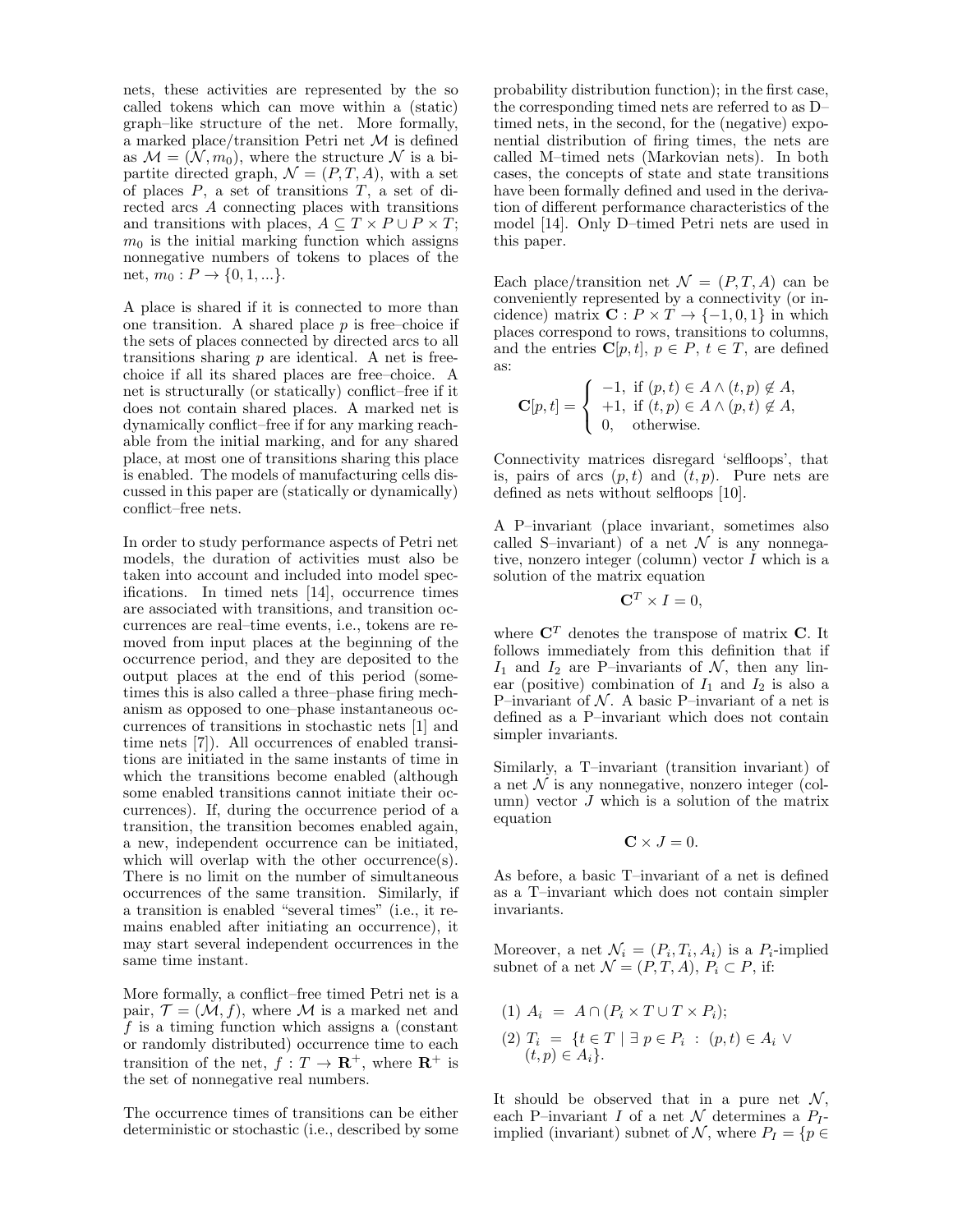$P | I(p) > 0$ ;  $P_I$  is sometimes called the support of the invariant  $I$ . All nonzero elements of  $I$  select rows of C, and each selected row i corresponds to a place  $p_i$  with all its input and all output arcs associated with it.

Finding basic invariants is a 'classical' problem of linear algebra, and there are known algorithms to solve this problem efficiently [5], [6].

Net invariants can be very useful in performance evaluation of net models; if a net is covered by a family of conflict–free cyclic subnets, the cycle time of the net,  $\tau_0$ , is equal to the maximum cycle time of the covering subnets [9], [11]:

$$
\tau_0 = \max(\tau_1, \tau_2, ..., \tau_k)
$$

where  $k$  is the number of subnets covering the original net, and each  $\tau_i$ ,  $i = 1, ..., k$ , is the cycle time of the subnet  $i$ , which is equal to the sum of occurrence times associated with the transitions, divided by the total number of tokens assigned to the subnet:

$$
\tau_i = \frac{\sum_{t \in T_i} f(t)}{\sum_{p \in P_i} m(p)}
$$

.

For net models which are conflict–free (or deterministic), but are covered by a family of non– conflict–free, the cycle time of the net,  $\tau_0$ , takes into account the frequencies of transition firings, determined by the T–invariant (deterministic models have only one T–invariant):

$$
\tau_i = \frac{\sum_{t \in T_i} v(t) * f(t)}{\sum_{p \in P_i} m(p)}
$$

where  $v(t)$  is the element of the T–invariant corresponding to t (these elements are often called "visit rates").

In many cases, the number of basic P–invariants can be reduced by removing from the analyzed net the elements which do not affect the performance of models [13]. Fig.1 shows one of such transformations; it eliminates the so called "implicit place" [4] which creates a parallel path that has has no influence on the behavior of a timed net, but which can increase the number of inessential (basic) P–invariants.

Fig.1 part (a) shows a simple case of parallel paths, while part (b) shows a more intricate case, which still can be simplified without affecting the performance of the model (in fact, the state space in both cases is not affected by the transformation). It should be noted that the reduction of simple parallel paths can be performed only if either all paths are unmarked, as in Fig.1 (a), or all are marked, as in Fig.1(b); the paths to be reduced cannot be "mixed", i.e., one path marked and the other unmarked.



Fig.1. Reduction of implicit places.

#### 3. MODELS OF MANUFACTURING CELLS

A simple manufacturing cell with three machines, M1, M2 and M3, an input conveyor In, an output conveyor Out, and a robot, is outlined in Fig.2. For simplicity, it is assumed that all part are processed by consecutive machines of the cell, first M1, then M2, and so on.



Fig.2. An outline of a 3–machine cell.

The cyclic behavior of a cell can be described by a sequence of operations performed by the robot, such as picking a part from the input conveyor, transporting it to a machine and loading it, then (when the machine's operation is finished) unloading the part, transporting it to another machine, and so on. A systematic approach to the derivation of all possible schedules is presented in [13]. For the case when the time of the operation performed by M3 is comparable with the sum of the times of operations performed by M1 and M2, the following schedule can be appropriate (it is assumed that each cycle of operations uniformly begins by picking a new part from In, and that  $Pi$ denotes the operation of picking a new part from the input conveyor, Do - the operation of dropping a part on the output conveyor, that  $Lj$  and  $Uj$  denote the operations of loading a part on machine  $Mj$  and unloading the part from  $Mj$ , and, finally,  $Mjk$  denotes the "moves" of the robot from position "j" to position "k", so  $M13$  denotes the move from machine M1 to machine M3,  $M3o$  – the move from machine M3 to the output conveyor,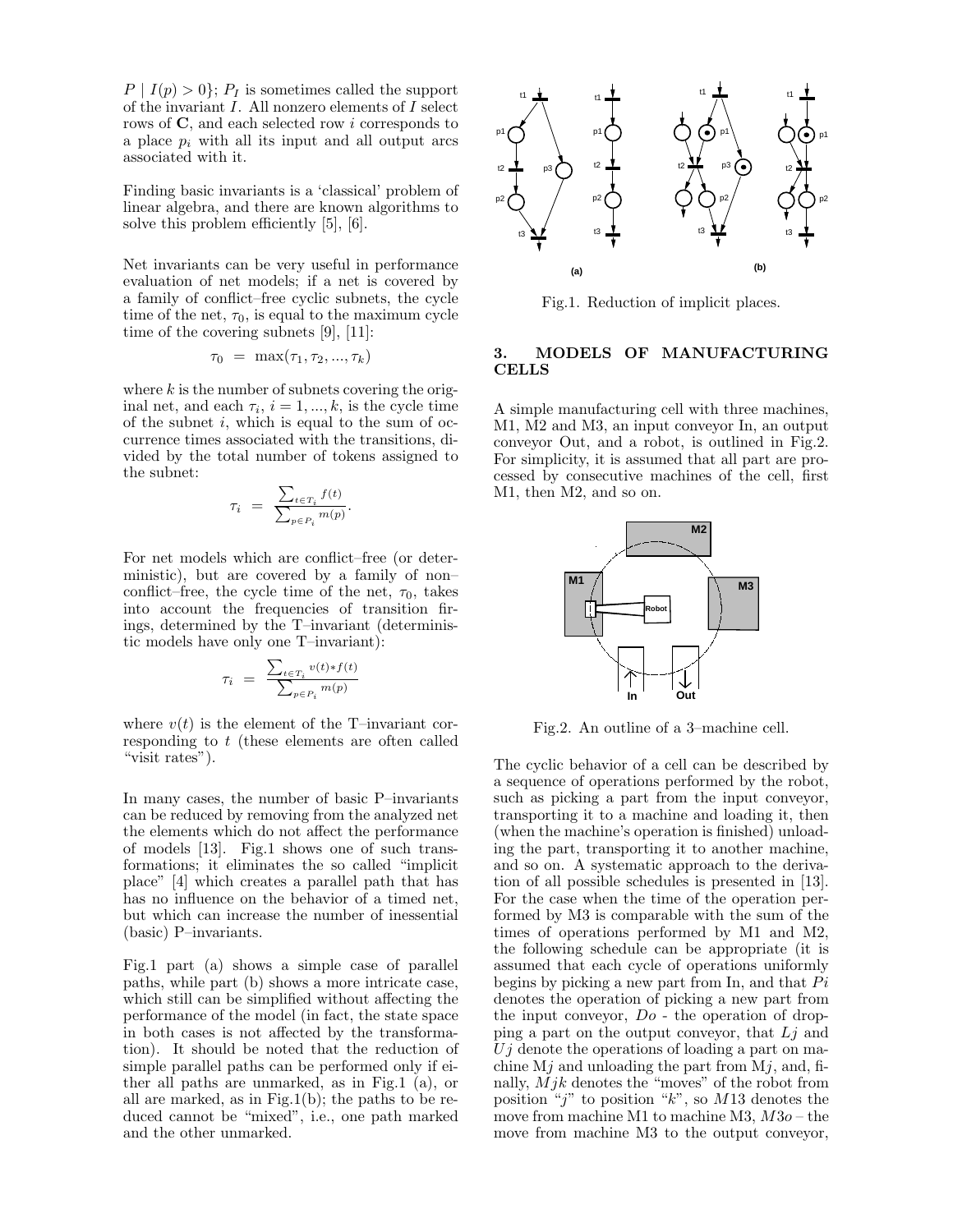and  $Mi1$  – the move from the input conveyor to machine M1):

$$
Pi, Mi1, L1, U1, M12, L2, M23, U3, M3o, Do, Mo2, U2, M23, L3, M3i
$$

A timing diagram for this schedule is shown in Fig.3.



Fig.3. Example timing diagram for schedule 1.

A different schedule may be needed if the relations between the durations of operations performed by the machines of the cell are different. Fig.4 illustrates the case when the time of M2's operation is comparable with the sum of the times of operations performed by M1 and M3. In this case, the detailed (cyclic) sequence of robot operations is:

 $Pi, Mi1, L1, M12, U2, M23, L3, M31,$ U1, M12, L2, M23, U3, M3o, Do, Moi



Fig.4. Example timing diagram for schedule 2.

Petri net models are direct representations of the detailed schedules, with each machine represented by a "standard" model shown in Fig.5, in which transition  $t_{ia}$  represents the "load" operation, transition  $t_{ib}$  the "unload" operation, and transition  $t_i$  the operation performed by machine  $M_i$ .



Fig.5. Petri net model of a single machine.

The complete model is shown in Fig.6. It contains three machine subnets (as in Fig.5) and the remaining part is the robot subnet which follows the sequence of robot steps. The transitions (and times associated with them) represent the following operations:

| transition | operation                 |
|------------|---------------------------|
| $t_{1}$    | M1 operation              |
| t2         | M <sub>2</sub> operation  |
| $t_{3}$    | M <sub>3</sub> operation  |
| $t_{in}$   | picking a part from Input |
| $t_{out}$  | dropping a part in Output |
| $t_{01}$   | moving from Input to M1   |
| $t_{02}$   | moving from Output to M2  |
| $t_{1a}$   | loading M1                |
| $t_{1b}$   | unloading M1              |
| $t_{12}$   | moving from M1 to M2      |
| $t_{2a}$   | loading M2                |
| $t_{2h}$   | unloading M2              |
| $t_{23}$   | moving from M2 to M3      |
| $t_{3a}$   | loading M3                |
| $t_{3b}$   | unloading M3              |
| $t_{3i}$   | moving from M3 to Input   |
| $t_{30}$   | moving from M3 to Output  |
| $t_{32}$   | moving from M2 to M3      |

After eliminating places  $p_1$ ,  $p_2$ ,  $p_3$  and  $p_{11}$  with their arcs, the model has 3 P–invariants, with the following transitions in the implied subnets:

| invariant | set of transitions                                                                                                                                                                                                              |
|-----------|---------------------------------------------------------------------------------------------------------------------------------------------------------------------------------------------------------------------------------|
|           | $\begin{array}{l} t_{1a},\,t_1,\,t_{1b},\,t_{12},\,t_{2a},\,t_2,\,t_{2b},\,t_{23},\,\overline{t_{3a}},\ t_{3i},\,t_{in},\,t_{01} \end{array}$                                                                                   |
|           |                                                                                                                                                                                                                                 |
|           |                                                                                                                                                                                                                                 |
|           |                                                                                                                                                                                                                                 |
|           | $\begin{bmatrix} t_{1a}, t_1, t_{1b}, t_{12}, t_{2a}, t_{32}, t_{3b}, t_{30}, t_{out}, \ t_{02}, t_{2b}, t_{23}, t_{3a}, t_{3i}, t_{in}, t_{01} \ t_{2b}, t_{23}, t_{3a}, t_{3}, t_{3b}, t_{30}, t_{out}, t_{02} \end{bmatrix}$ |

Since each of these subnets contains just one token, the cycle time is determined by the maximum sum of times associated with transitions in each subnet:

$$
\tau_0 = \max(\tau_1, \tau_2, \tau_3)
$$

where:

$$
\tau_1 = f(t_{1a}) + f(t_1) + f(t_{1b}) + f(t_{12}) + f(t_{2a}) +\nf(t_2) + f(t_{2b}) + \dots + f(t_{01}),
$$
\n
$$
\tau_2 = f(t_{1a}) + f(t_1) + f(t_{1b}) + f(t_{12}) + f(t_{2a}) +\nf(t_{32}) + f(t_{3b}) + \dots + f(t_{01}),
$$
\n
$$
\tau_3 = f(t_{2b}) + f(t_{23}) + f(t_{3a}) + \dots + f(t_{02}).
$$

After eliminating  $p_1$ ,  $p_2$  and  $p_3$ , the net shown in Fig.7 has 5 P–invariants with the following sets of transitions in the implied subnets:

| invariant |  | set of transitions |
|-----------|--|--------------------|
|-----------|--|--------------------|

| $t_{1a}, t_1, t_{1b}, t_{12}, t_{2a}, t_2, t_{2b}, t_{23}, t_{3a},$       |
|---------------------------------------------------------------------------|
| $t_3, t_{3b}, t_{30}, t_{out}, t_0, t_{in}, t_{01}$                       |
| $t_{1a}, t_1, t_{1b}, t_{12}, t_{2a}, t_{32}, t_{3b}, t_{30}, t_{out},$   |
| $t_{3i}, t_{in}, t_{01}$                                                  |
| $t_{1a}, t_{21}, t_{2b}, t_{23}, t_{3a}, t_3, t_{3b}, t_{30}, t_{out},$   |
| $t_{3i}, t_{in}, t_{01}$                                                  |
| $t_{1a}, t_{21}, t_{2b}, t_{23}, t_{3a}, t_{31}, t_{1b}, t_{12}, t_{2a},$ |
| $t_{32}, t_{3b}, t_{30}, t_{out}, t_{3i}, t_{in}, t_{01}$                 |
| $t_{2a}, t_2, t_{2b}, t_{23}, t_{3a}, t_{31}, t_{1b}, t_{12}$             |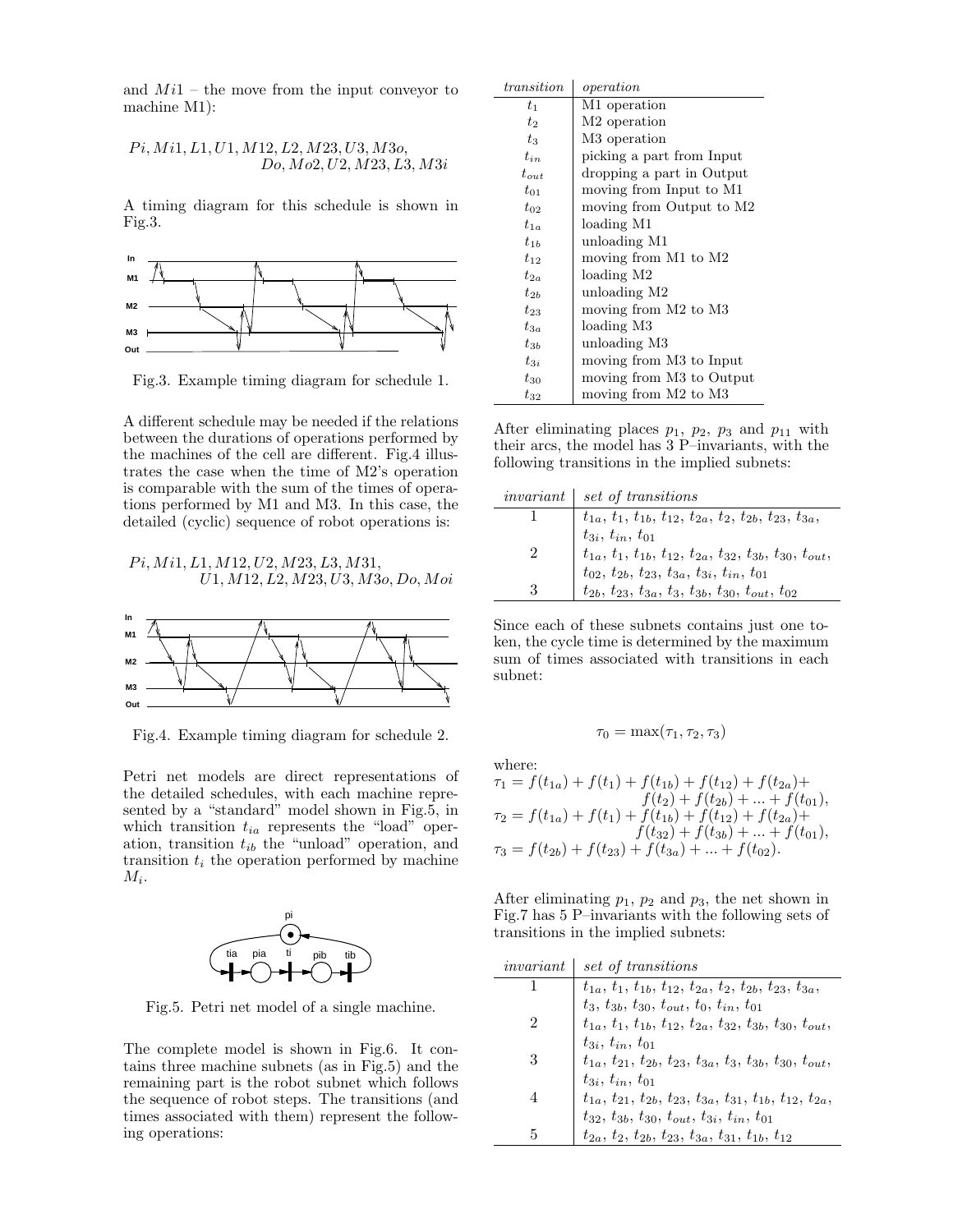

Fig.6. Petri net model of schedule 1.



Fig.7. Petri net model of schedule 2.

The corresponding subnets can easily be traced in Fig.7, and the cycle time is obtained, as before, by adding times associated with transitions in the subnets.

The two models shown in Fig.6 and Fig.7 can be combined into a single model corresponding to processing two different products, one according to schedule shown in Fig.6 and the second according to Fig.7. More detailed discussion of conditions for such a "fusion" of schedules is given in [15]. For the combined model the representation of machines are slightly different to model processing of two different products, with possibly different load, unload and processing times, as shown in Fig.8. Each machine model is a free–choice structure with the number of (parallel) branches equal to the number of different products.



Fig.8. Extended Petri net model of a single machine.

Fig.9 shows a complete model representing a cell processing two different products, say A and B, in a sequence ABABAB...; only minor change is needed for implementation of other patterns such as AABAAB..., ABBAABBA... and so on (the subnet in upper right corner determines the pattern of products).

The three machine models (as in Fig.8) are in the central part of Fig.9, the upper part corresponds schedule shown in Fig.6 (product A), and the lower part to schedule shown in Fig.7 although some details are different because of coordination of the two schedules.

The model has one T–invariant which assigns the value 1 to all transitions except of  $t_{30}$  and  $t_{out}$ , for which the invariant values are equal to 2 (i.e., in each cycle, which is comprised of schedule A followed by schedule B,  $t_{30}$  and  $t_{out}$  occur twice, while all other transitions have a single occurrence). After elimination of place  $p_{11}$ , the model shown in Fig.9 has 4 essential P–invariant–implied subnets (all other subnets have sets of transitions which are subsets of the essential subnets).

#### 4. CONCLUDING REMARKS

The paper illustrates the use of structural methods in performance analysis of manufacturing cells represented by timed Petri nets. The approach is applicable to conflict–free models (only such models have well–defined cyclic behavior) which are covered by families of simple cyclic subnets. The approach is based on invariant analysis and P– invariant–implied subnets of the model.

Although in general, the number of P–invariants can grow quickly with the size of the model, the number of invariants can be often reduced by simple performance–preserving transformations of the